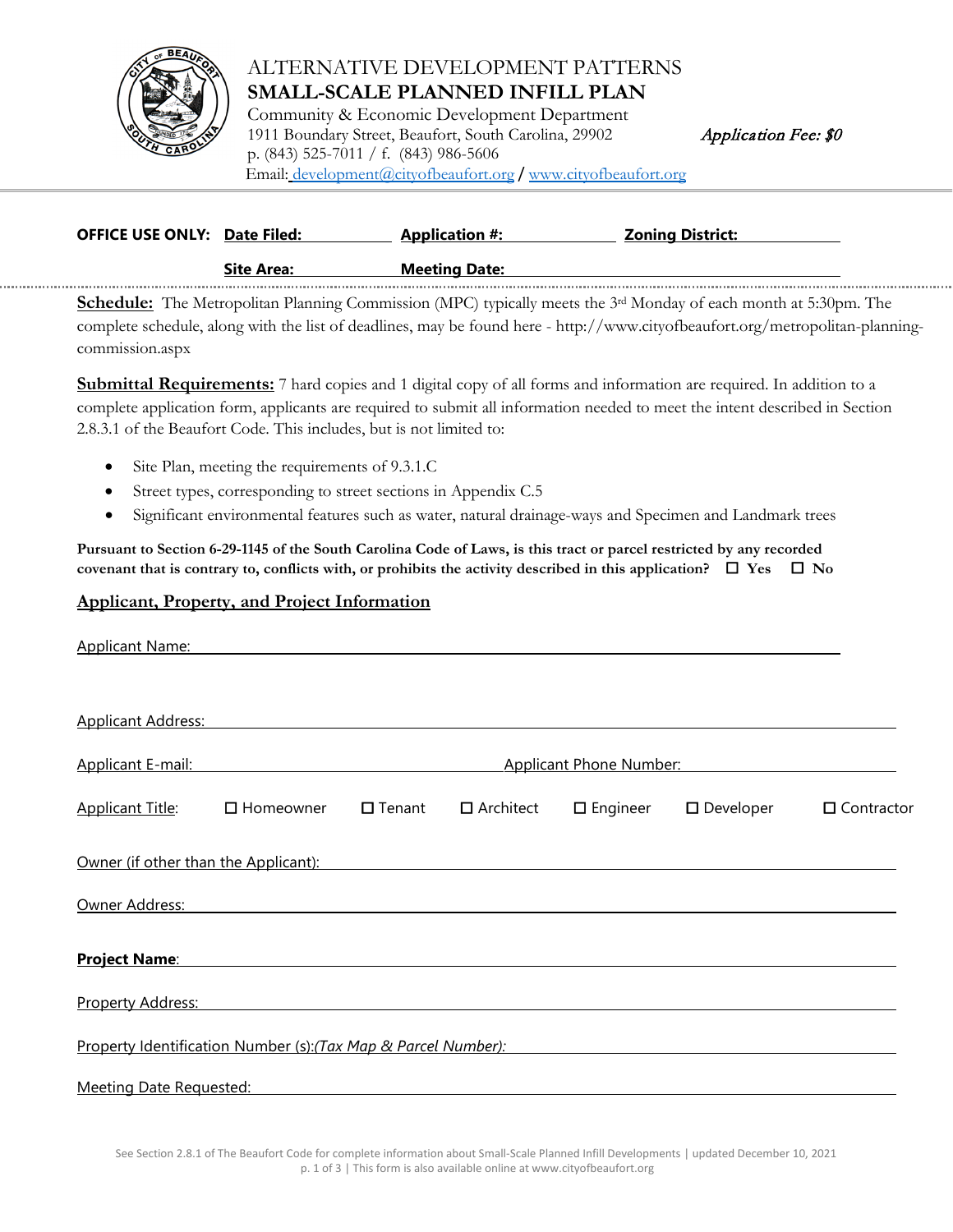

## ALTERNATIVE DEVELOPMENT PATTERNS **SMALL-SCALE PLANNED INFILL PLAN**

Community & Economic Development Department 1911 Boundary Street, Beaufort, South Carolina, 29902 Application Fee: \$0 p. (843) 525-7011 / f. (843) 986-5606 Email: [development@cityofbeaufort.org](mailto:development@cityofbeaufort.org) / [www.cityofbeaufort.org](http://www.cityofbeaufort.org/)

**Certification of Correctness:** I/we certify that the information in this application is correct.

Applicant's Signature: Date: **Required Project Information** Project Name: \_\_\_\_\_\_\_\_\_\_\_\_\_\_\_\_\_\_\_\_\_\_\_\_\_\_\_\_\_\_\_\_\_\_\_\_\_\_\_\_\_\_ Site Area in Acres: Existing Zoning District: Proposed Civic/Open Space Allocations (in acres and gross %): Provide a brief Project Narrative: